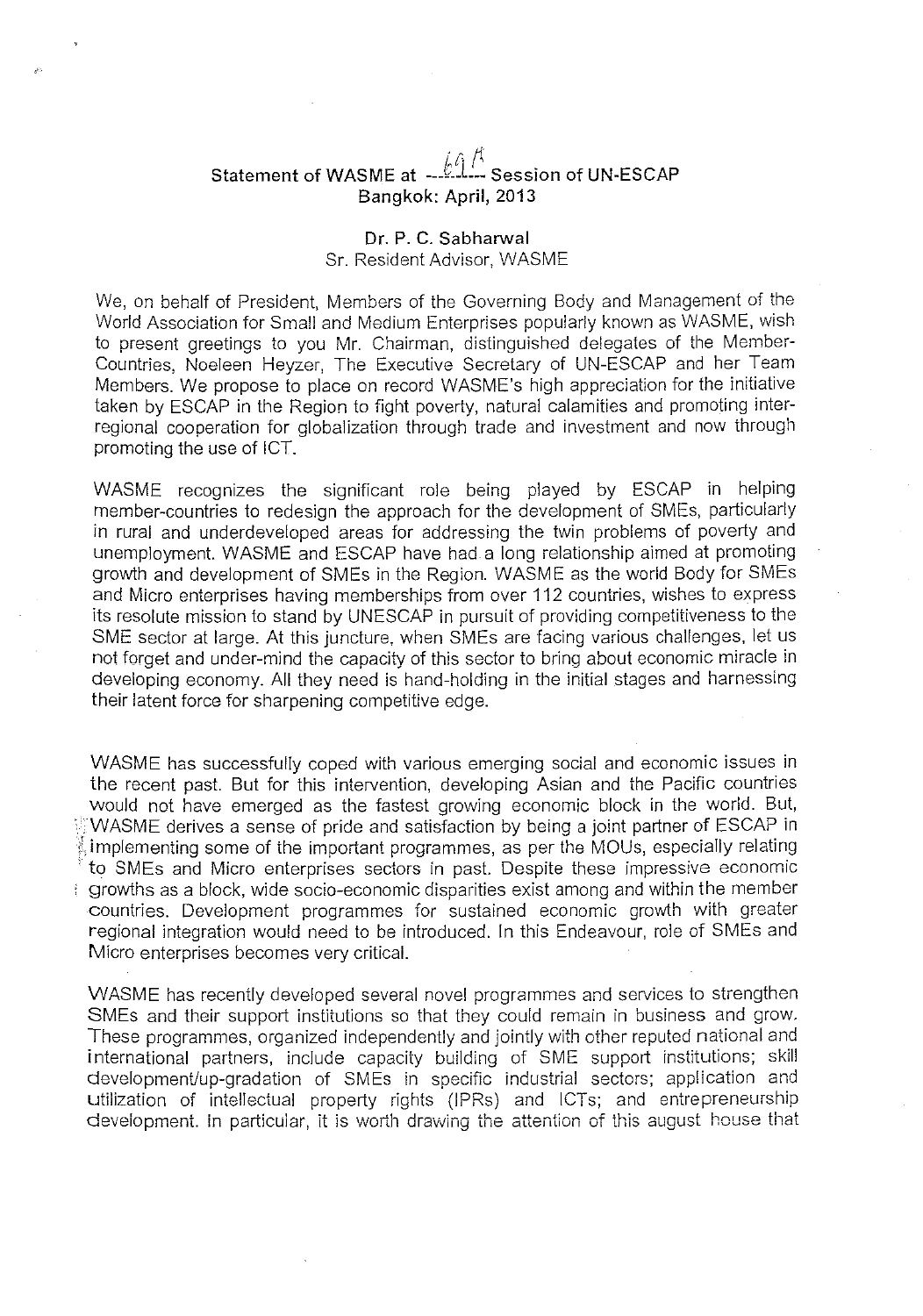· WASME has established a Rural Small Business Development Centre (RSBDC) four years ago, with the objective of generating income opportunities for weaker and disadvantaged sections of the society, especially rural women. WASME-RSBDC is engaged in creation of new enterprises in rural areas through organization of counseling and motivation camps, training courses, skill development programmes and marketing activities.

Distinguished Members of the Commission may be well aware that SMEs of the Region suffer mainly from shy entrepreneurship, technology obsolescence, lack of modern infrastructure, hostile market and financial system. Availability of innovative finance is absent and above all, many of the governments have yet to put in place a receptive enabling environment and get rid of procedural delays.

Against this background, WASME jointly with ESCAP proposes to address certain emerging policy issues which are critical to the existence of SMEs in global market. They are:

- 1. Creation of suitable enabling environment and legal system which may create sufficient confidence for promoting investment climate including foreign direct investments.
- 2. Increasing international finance and regional technical and economic cooperation for vibrant international trade and investment climate.
- 3. Capacity building programmes for institutions and the private sector for creation of necessary awareness and competitiveness.
- 4. Inter regional exercise for promoting Multi lateral economic cooperation.

In recent years, various agencies in the UN System have designed several new and innovative programmes to develop and support new enterprises, increase the competitiveness of SMEs, to integrate them into the global value chain, WASME, as has been in the past, is always ready to collaborate with ESCAP for conducting various programmes that would address the concerns of SMEs in the Asia Pacific countries.

#### These specific areas, some of which may include:

(a) Capacity building of SMEs and SME support institutions, including effective usage of ICT;

(b) Trainers' training programme on entrepreneurship development;

(c) Sensitisation programmes on implications of WTO;

(d) Women and. micro enterprises' development;

(e) Cornparative studies on the best practices for SME development; and

(f) Forging linkages between trans-national corporations and SMEs.

WASME with its deep involvement and long experience is fully aware that this task of converting the potential of small and medium enterprises into actuality is as much difficult as it is urgent and important. UN organisations like ESCAP, UNIDO, ILO, UNCT AD as well as a number of governmental and non-governmental organisations **have investigated and published valuable studies on the success stories as much as the**